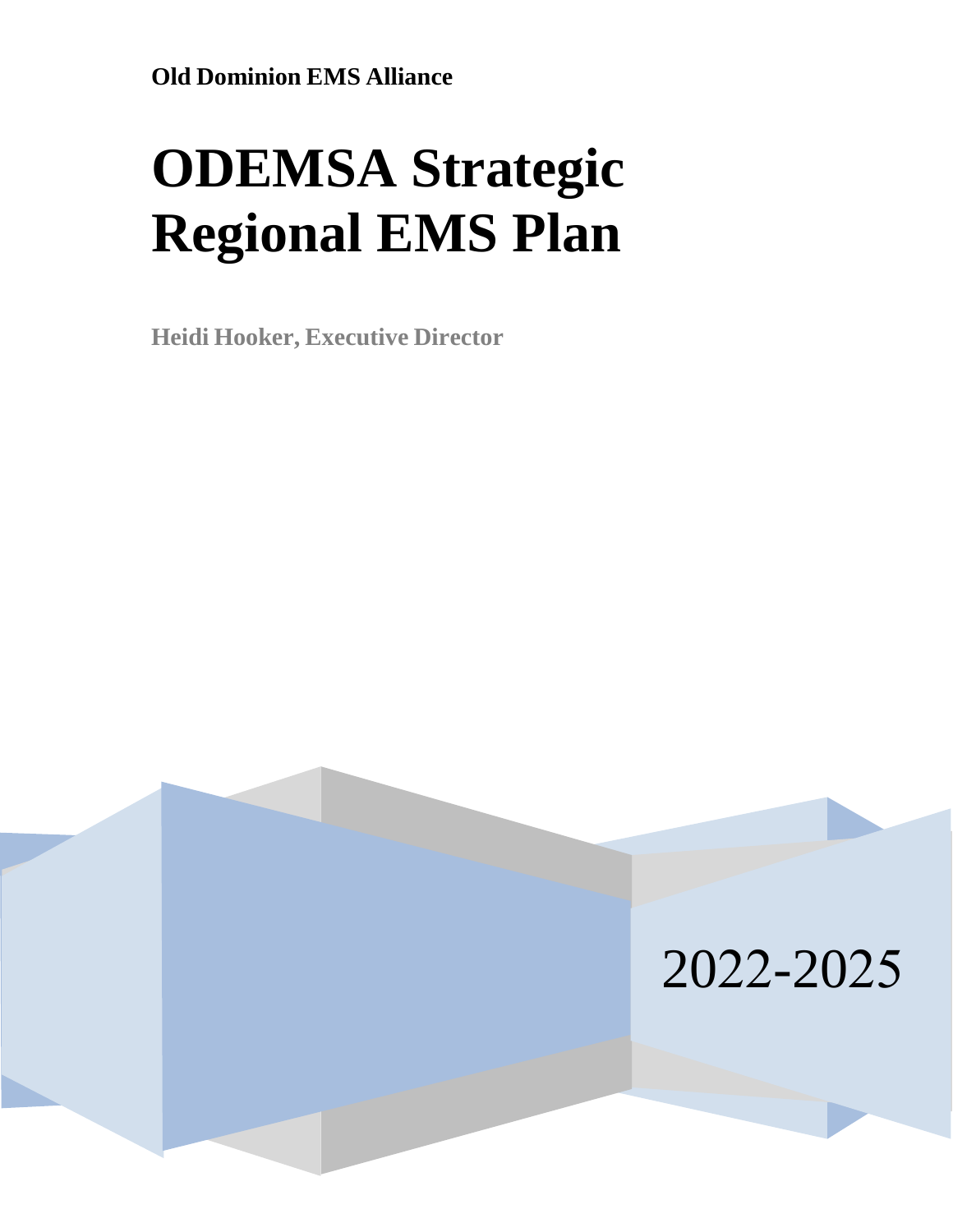## **Strategic Regional EMS Plan 2022-2025**

The Old Dominion EMS Alliance (ODEMSA) has developed this plan by using an environmental analysis, (i.e. looking at system strengths, weaknesses, opportunities and threats). ODEMSA's committee chairs, constituents, other stakeholders and interested parties participated in both regional surveys and an organizational SWOT analysis. The input was consolidated and integrated into this EMS Plan. The plan was presented to the ODEMSA Board of Directors for their review and refinement. The plan addresses accountability and action steps necessary to accomplish those items most critical to the plan in the given fiscal year. The plan is designed to address and improve priority areas of performance determined through the survey/SWOT analysis as determined by the stakeholders. The Board of Directors will continue to be review the plan annually and revise as appropriate.

These strategies and initiatives do not address the day-to-day working of ODEMSA and its staff. The plan is designed to help guide the regional council in areas which need improvement or require ODEMSA involvement over a multi-year period. A separate annual work program, designed each year, will address the items in this plan. This plan represents the "big picture." Detail typically associated with plans (demographics, geography, etc) is minimized so that this document focuses on strategies of most value to the EMS system.

## **ODEMSA's Vision**

A vision of the Old Dominion EMS Alliance region, developed by consensus of the components of that region, will:

- Provide access to emergency care for victims for injury and sudden illness via a universally available enhanced 9-1-1 emergency phone system.
- Assist dispatcher-provided phone assistance (pre-arrival instructions) to persons with life-threatening emergencies.
- Assist the EMS system to provide for timely response of first responder and transportation personnel and vehicles through a system of predetermined minimum response intervals, monitoring and quality improvement.
- Help system components provide high-quality, prehospital treatment of patients through standardized basic life support (BLS) training programs, accredited advanced life support (ALS) educational and mentoring programs, standardized testing programs, frequent and timely continuing education programs, and quality improvement programs.
- Work toward maintaining sufficient numbers of trained ALS and BLS emergency providers to meet the increasing patient care needs in this region, and system awareness and planning to address those needs in a timely fashion.
- Assist emergency physicians, emergency nurses and other support personnel involved in trauma care in providing timely emergency care in acute care hospitals, including the Level 1 trauma center and three Level III trauma centers in the ODEMSA region.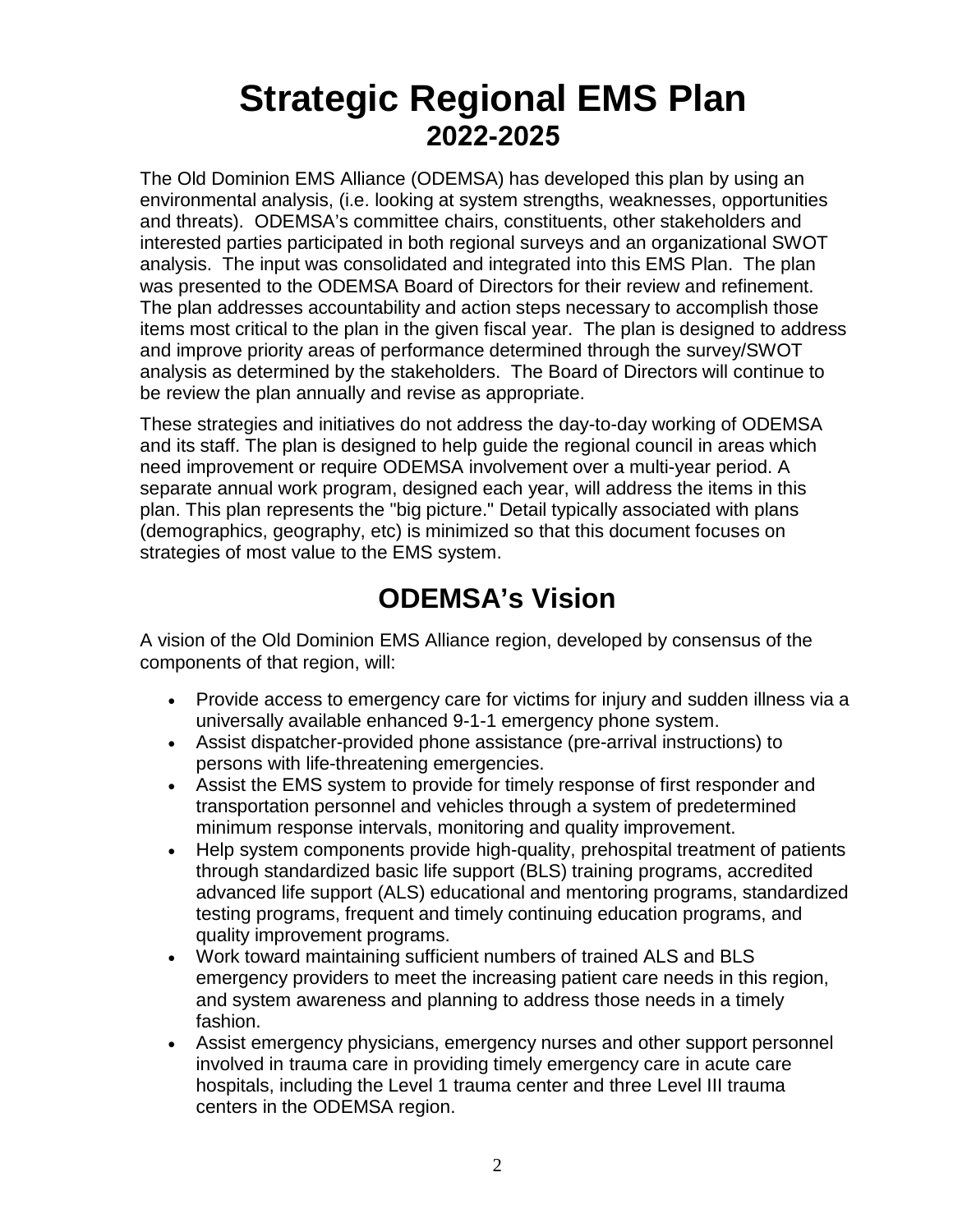- Support communications system capabilities that enable EMS personnel to communicate with each other throughout the region, their dispatchers, all hospital emergency departments and other public safety personnel.
- Assist in developing and maintaining resources, capabilities and planning so that member agencies can appropriately respond to and manage large disasters, mass casualty situations and terrorism incidents of any kind and duration.
- Work to ensure EMS system viability and excellence through the effective use of state, local and private funding sources, research, medical direction and collaboration of all persons and agencies involved in the provision of emergency medical services.

### *ODEMSA's Mission*

The Old Dominion Emergency Medical Services Alliance, an integral part of Virginia's Comprehensive Emergency Medical Services System, serves to assess, identify, coordinate, plan and implement an efficient and effective regional EMS delivery system within Planning Districts 13, 14, 15 and 19, in partnership with the Virginia Office of Emergency Medical Services and the Virginia Emergency Medical Services Advisory Board.

## *Core Strategies and Key Initiatives*

#### **Core Strategy 1: Develop and Strengthen Partnerships**

#### *1.1. Promote collaborative approaches*

- 1.1.1. Develop and foster relationships with federal, state, and local partners, educational institutions and other regional EMS councils.
	- **Accountability: ODEMSA Staff.**
	- Actions: Strengthen on-going relationships with hospitals, State EMS Officials, other state agencies, Sub-Council meetings, ODEMSA agencies, Initial education programs and other EMS Regional Council Directors, through attending meetings, visitation and exchange of information. Ensure adequate staffing and procedures to support the variable nature of the EMS system requirements and challenges within the region.
- 1.1.2. Complement conventional communication with technology to provide accurate and timely communication within the ODEMSA boundaries and provide a platform for clear, accurate and concise information sharing and improved interagency communications between the Office of EMS, state agencies and ODEMSA stakeholders.
	- **Accountability: ODEMSA Staff.**
	- Actions: Track/report on general content of material posted to websites, encourage and support agencies use of email,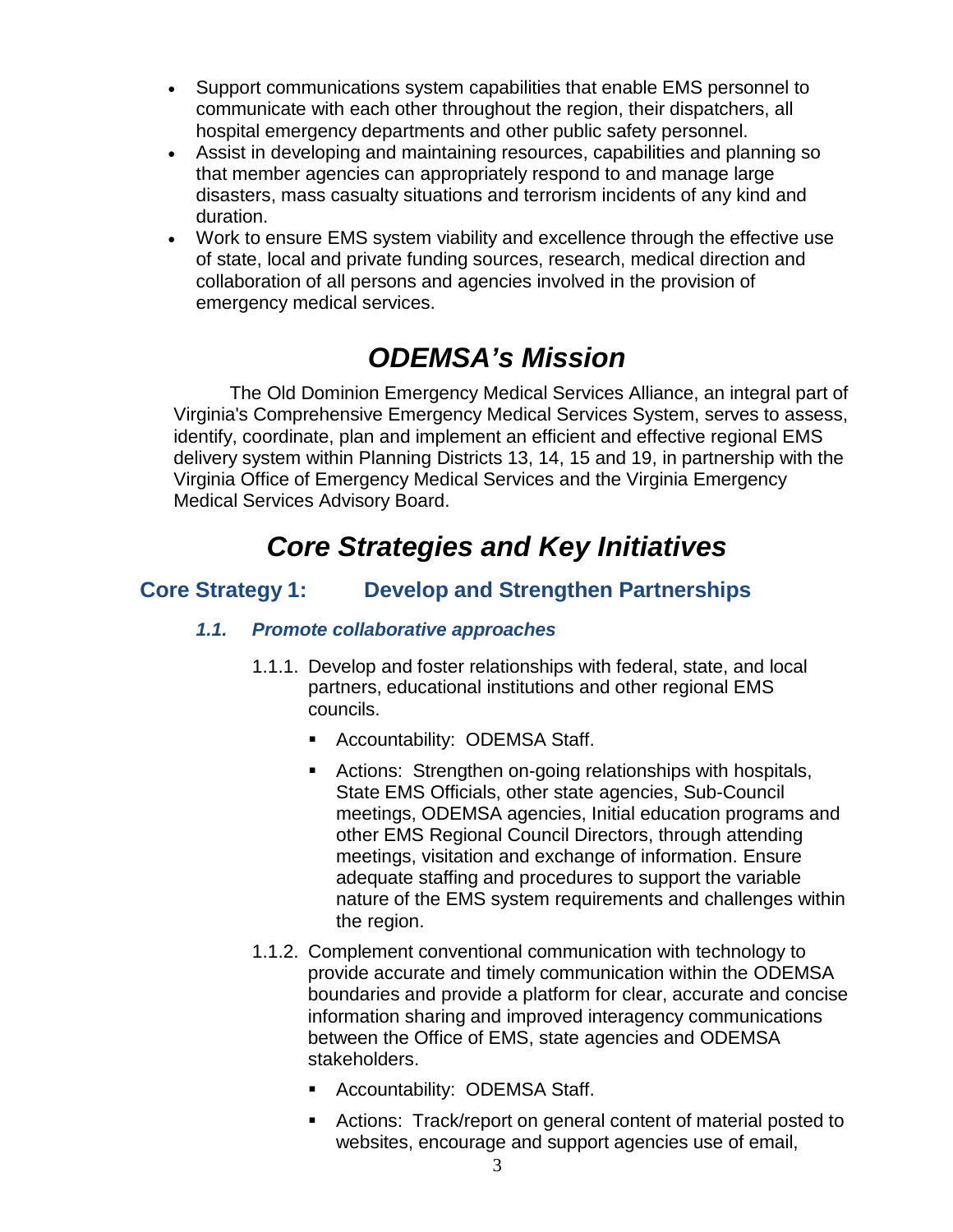social media, OEMS Portals, Sub-Council meetings, standing ODEMSA committee meetings, etc ,. Ensure timely distribution of regional documents (i.e., MCI plans, Protocols) to constituents and committees for review and update that allows sufficient time/opportunity for work prior to presentation to BOD for approval.

#### *1.2 Enhance cooperation with acute care hospitals*

- 1.2.1. Continue to leverage and implement Strategic Initiatives that help EMS agencies develop and formalize a network of individuals in hospitals that improve communication and follow-up, especially in regard, but not limited to, performance improvement initiatives, infection control follow up, medication kit replacement and the restocking of supplies.
	- **Accountability: ODEMSA Staff, Committee Chairs.**
	- Actions: Develop informational materials geared to educate and familiarize ODEMSA stakeholders on current initiatives/plans/policies (i.e., Stroke Triage, STEMI, Infection Control/Exposure Follow-up, Medication restocking program, etc). Help develop the standards for replaceable supplies and ALS Drug Box pharmaceuticals that decrease variation and expense but allow agencies to comply with safety guidelines and accurate tracking of such through the region.

#### *1.3. Attract and support outstanding health care providers*

- 1.3.1. Cultivate partnerships with universities, colleges, accredited training programs, and others to attract/educate EMS providers, and continue to work with initial EMS education programs in scheduling clinical/testing opportunities.
	- **Accountability: ODEMSA/CTS Staff**
	- Actions: Development of CTS testing schedule, increasing the number of VA OEMS approved testing sites, on-going development of relationships with hospitals for clinical opportunities. Continue to maintain clinical training agreements – to include scheduling -- on behalf of ODEMSAendorsed EMS training programs with the participating acute care hospitals in the region.
- 1.3.2. Assist in developing high quality, affordable EMS instruction programs to augment regional CEU efforts and initial certification courses in specialized disciplines.
	- Accountability: ODEMSA Staff, Professional Development **Committee**
	- Actions: Creation of regional training plans that address ODEMSA constituent's needs, continued training offerings on ad hoc basis, information exchange on new education standards, continued support for speakers and topics at the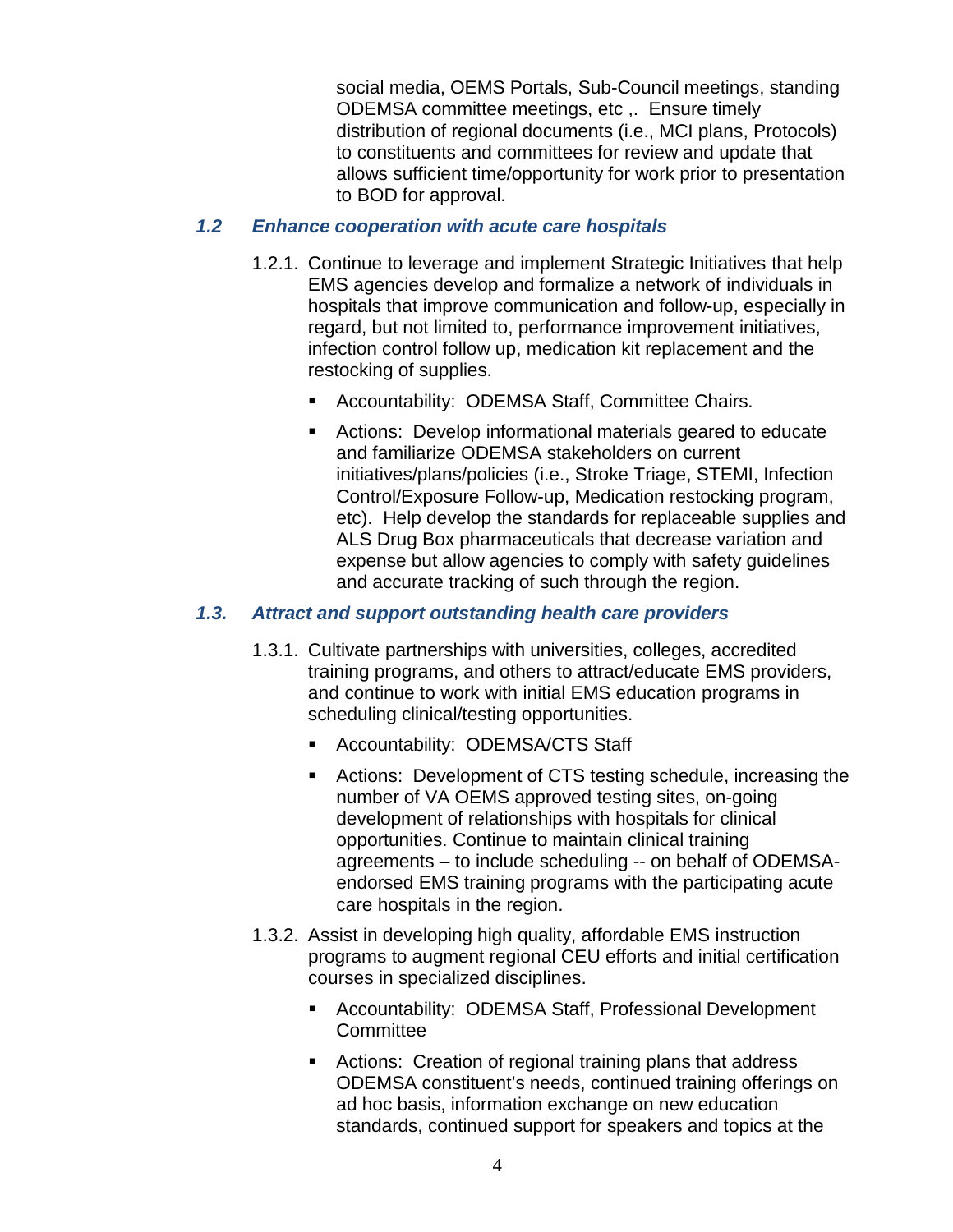VA EMS Symposium and continued assistance to local school systems/agencies in the provision of basic life support, BLS and ALS curricula.

#### **Core Strategy 2: Support EMS related research and Enhance operational readiness**

#### *2.1. Effective data collection for Performance Improvement*

- 2.1.1. Promote the standardization of data collection, transmission, and sharing information that complements efforts to improve clinical data collection and analysis that improves patient outcomes through utilization of data.
- 2.1.2. Support and encourage research and other projects utilizing collected EMS data. Promote quality assurance in EMS service and trauma triage compliance.
	- Accountability: Trauma Triage Committee, Medical/Trauma Performance Improvement Committee, ODEMSA Staff.
	- Actions: Encourage and support data collection efforts within the VPHIB program, continued promotion to utilize ODEMSA data to develop/track PI, submit information on under/over triage events within the region.

#### *2.3. Regional disaster/MCI/terrorism incident response*

- 2.3.1 Ensure that all emergency response personnel EMS, fire, law enforcement and health -- have adequate access to appropriate PPE and medications to respond to chemical or biological events; working with and through MMRS and Central Virginia Hospital Disaster Management.
- 2.3.2. Continue to support the Central Virginia Hospital Disaster Preparedness Committee and local, state and national disaster exercises to ensure coordination of deployable emergency response resources and readiness.
	- Accountability: ODEMSA Staff, MCI Committee, Diversion Committee, Medical Direction Committee, Richmond MMRS.
	- Actions: Help facilitate a cooperative, regionalized response to major disasters through: development and use of the ODEMSA Regional MCI Plan, creation of planning templates for agency use in developing COOP, Emergency Preparedness, Pandemic plans; continued promotion of understanding operational resources available, and development/access to regional training courses/exercises.

#### **Core Strategy 3: Strengthen Regional Infrastructure**

#### *3.1. Develop and strengthen ODEMSA councils/committees*

3.1.1. Review and revise committee governing documents as indicated; Cultivate further member participation in terms of regular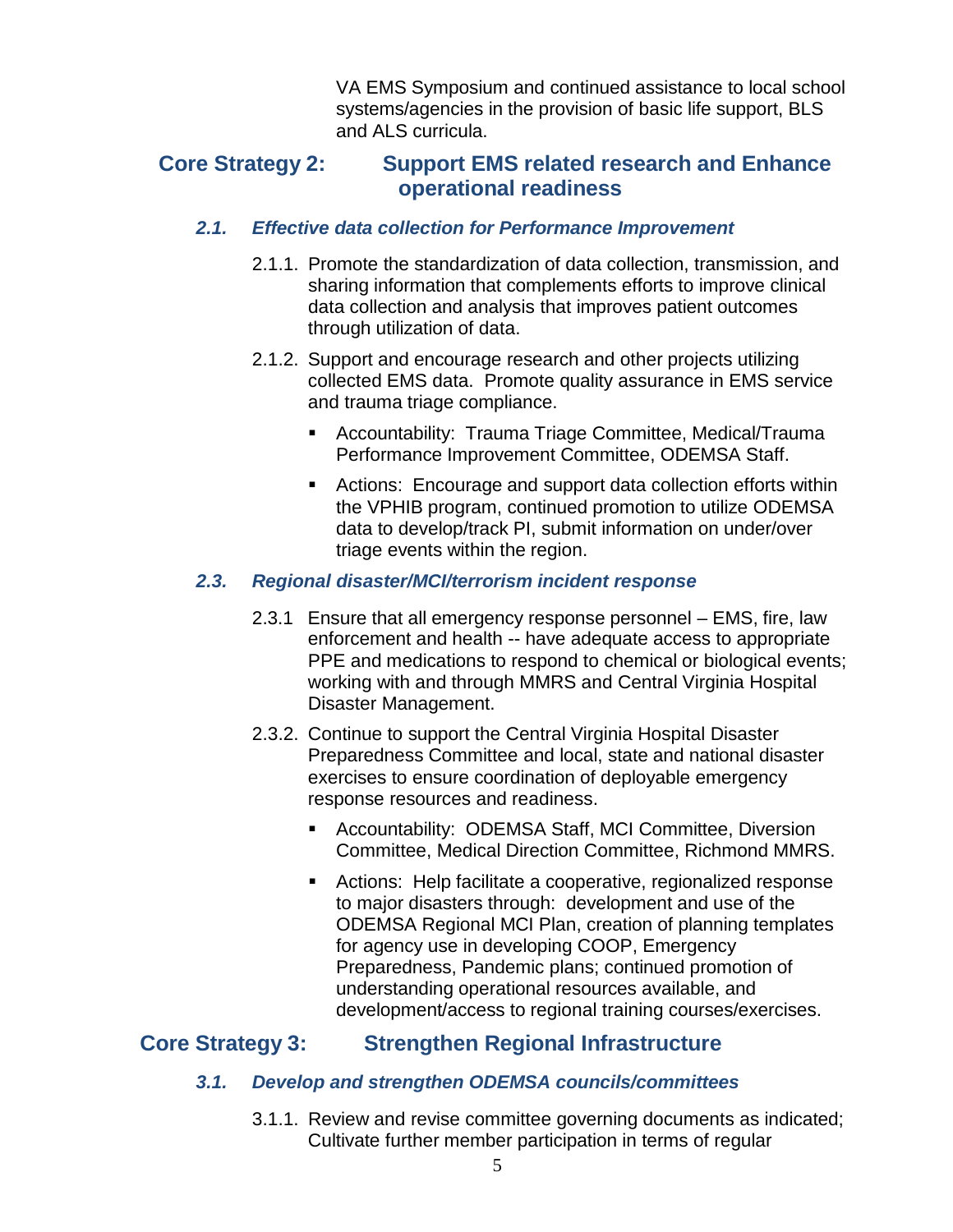schedules, early announcements and agendas, convenient locations.

- 3.1.2 Continue to support, facilitate and encourage the diverse views of the grassroots providers in the four local EMS councils for PDs 13, 14, 15 and 19.
	- **-** Accountability: ODEMSA Staff/BOD.
	- Actions: Continually assess and adapt ODEMSA's role in ensuring appropriate support, guidance and technical assistance; continue to stay informed and up to date on new products, technologies, requirements and serve as information conduit to entities.

#### *3.2. Work to secure stable support for EMS funding*

- 3.2.1. Encourage EMS agencies in the ODEMSA region to pursue alternative funding sources and protect current assets, including revenue recovery, sound auditing practices and increasing operating efficiencies.
- 3.2.2. Solicit funds from state and local governments for specific projects such as, 12-lead EKG transmission technology, FCC mandated narrow banding regulations, etc.
- 3.2.3. Provide greater assistance on a regional basis to eligible applicants in applying for Rescue Squad Assistance Fund and other grants. This will include seeking funds to establish caches of EMS training equipment to assist regional training initiatives.
	- **EXECOUNTABILITY: ODEMSA Staff, Agency Leaders.**
	- **EXEC** Actions: Collaborate with agencies to identify grant opportunities that agencies may be eligible for, distribute information to EMS system, distribute resource guides and grant schedules to applicants, continue to promote the RSAF program, provide guidance to assist agencies to help with sound auditing practices.